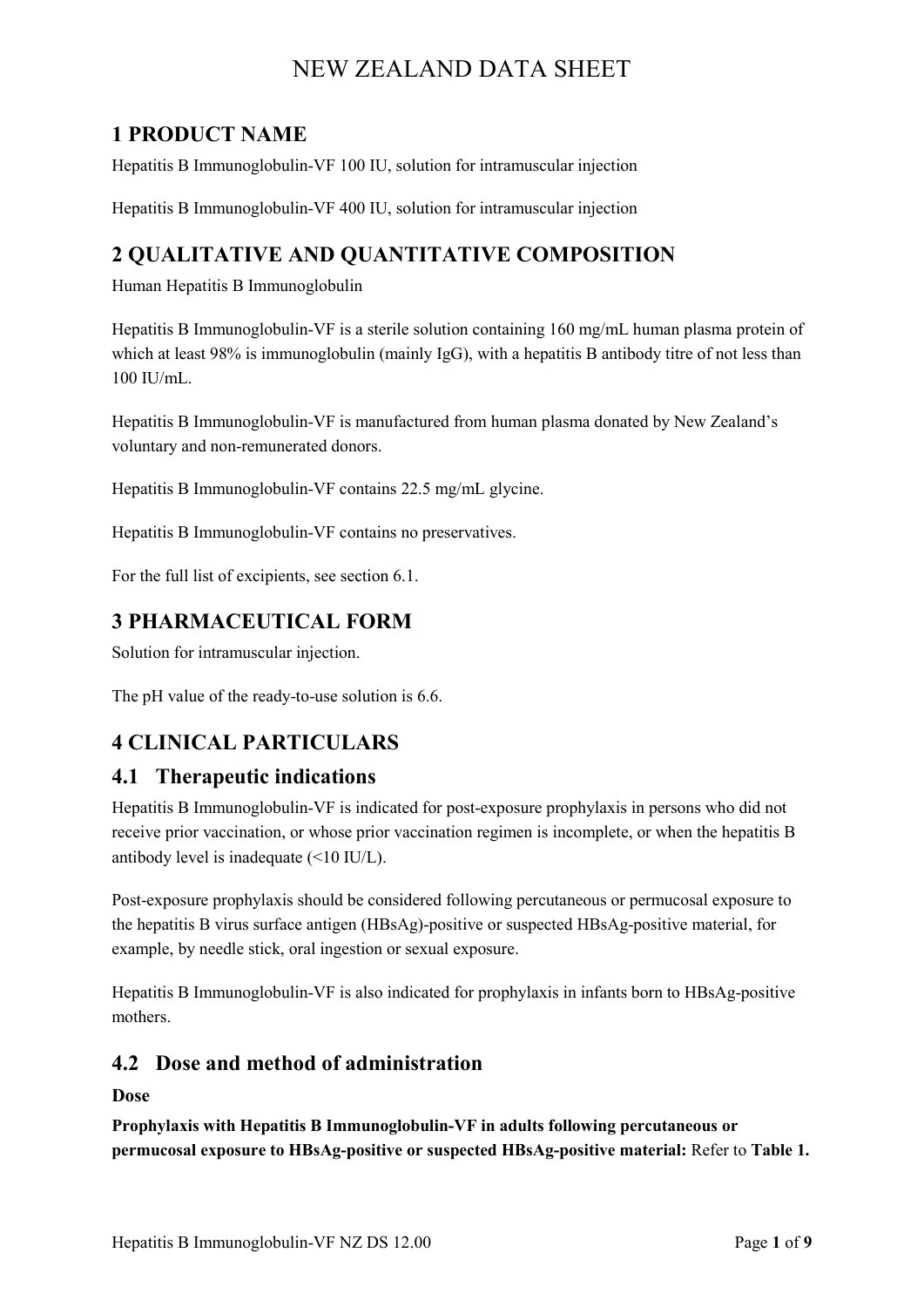| Table 1: Prophylaxis with Hepatitis B Immunoglobulin-VF in adults following       |
|-----------------------------------------------------------------------------------|
| percutaneous or permucosal exposure to HBsAg-positive or suspected HBsAg-positive |
| material                                                                          |

|                                              | <b>Vaccination history</b>                                                                                                                                         |                                                                                                                                                                                                                                                        |
|----------------------------------------------|--------------------------------------------------------------------------------------------------------------------------------------------------------------------|--------------------------------------------------------------------------------------------------------------------------------------------------------------------------------------------------------------------------------------------------------|
| <b>Source material</b>                       | No prior vaccination or incomplete<br>vaccination regimen                                                                                                          | <b>Completed vaccination regimen</b>                                                                                                                                                                                                                   |
| Confirmed positive<br>for HBsAg              | Give a single dose of 400 IU<br>Hepatitis B Immunoglobulin-VF<br>immediately <sup>a</sup> and initiate hepatitis B<br>vaccination regimen at the same<br>time.     | Test exposed person for HBs antibody.<br>If level is inadequate $($ < 10 IU/L), give a<br>single dose of 400 IU Hepatitis B<br>Immunoglobulin-VF immediately plus a<br>hepatitis B vaccine booster.                                                    |
| High risk for<br>HBsAg, but not<br>confirmed | Initiate hepatitis B vaccination<br>regimen. Test source material for<br>HBsAg and, if positive, give a single<br>dose of 400 IU Hepatitis B<br>Immunoglobulin-VF. | Test exposed person for HBs antibody.<br>If level is inadequate $(\leq 10 \text{ IU/L})$ , test<br>source material for HBsAg and, if<br>positive, give a single dose of 400 IU<br>Hepatitis B Immunoglobulin-VF plus a<br>hepatitis B vaccine booster. |
| Uncertain or low<br>risk                     | Initiate hepatitis B vaccination<br>regimen.                                                                                                                       | Nothing required.                                                                                                                                                                                                                                      |

<sup>a</sup> Hepatitis B Immunoglobulin-VF must be administered within 72 hours of exposure to the virus.

#### **Prophylaxis in infants born to HBsAg-positive mothers:**

Give infant 100 IU Hepatitis B Immunoglobulin-VF at birth and initiate hepatitis B vaccination regimen at the same time by giving first vaccine dose in a different limb.

#### **Method of administration**

Hepatitis B Immunoglobulin-VF should be brought to room temperature before use, and given slowly by deep intramuscular injection, using an appropriate sized needle. If a large dose is required, it is advisable to administer it in divided doses at different sites. This applies in the case of doses above 2 mL for children up to 20 kg body weight and doses above 5 mL for persons above 20 kg body weight.

Hyaluronidase and/or a suitable local anaesthetic may be added to the injection if desired.

Active immunisation with hepatitis B vaccine should always be commenced in conjunction with administration of Hepatitis B Immunoglobulin-VF in patients exposed to hepatitis B virus (see Table 1). In such case the immunoglobulin and the vaccine should be administered at different sites of the body.

For further instructions, see section 6.6.

### **4.3 Contraindications**

Hepatitis B Immunoglobulin-VF is contraindicated in patients:

• who have had a true anaphylactic reaction to the active substance or to any of the components of the product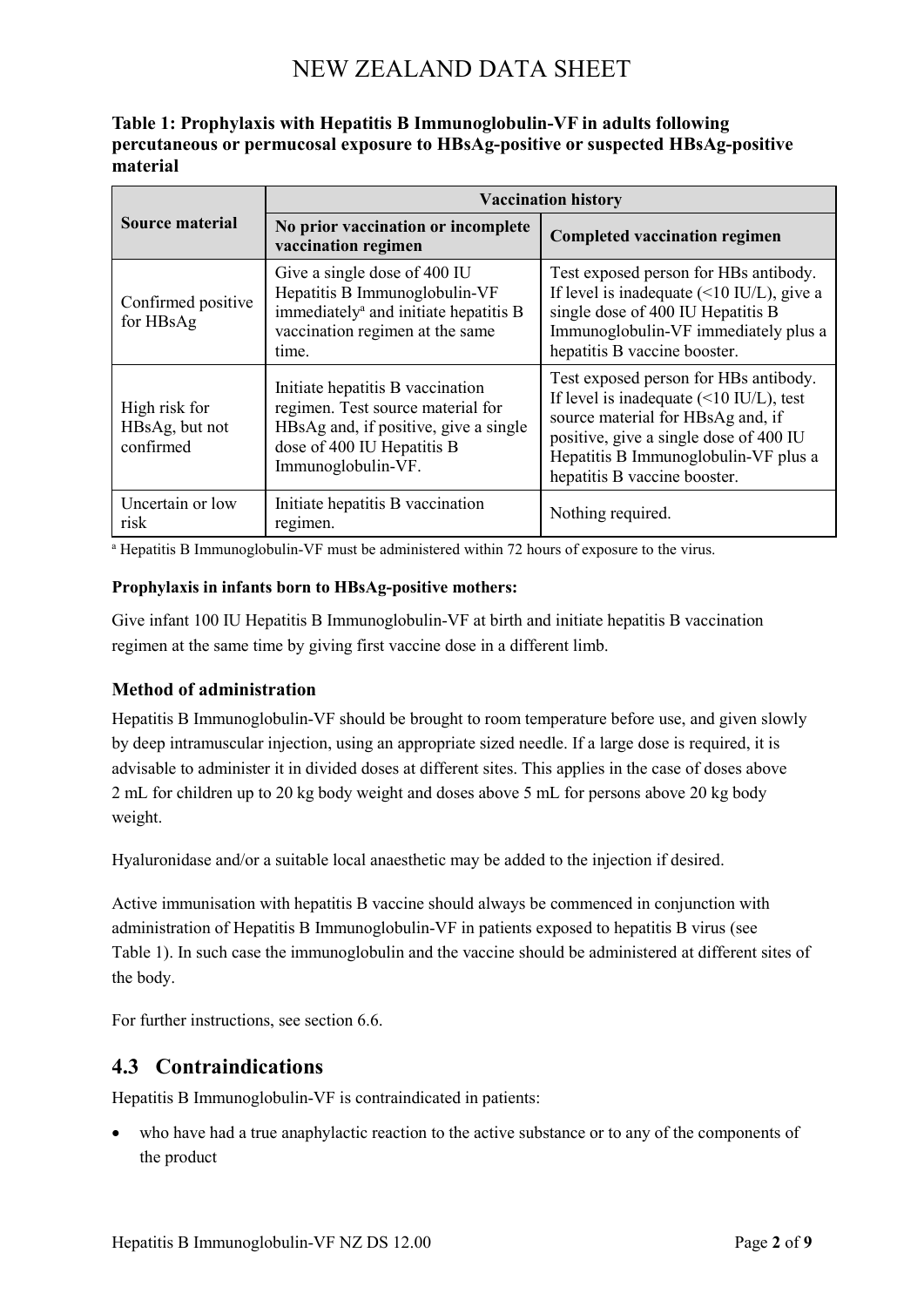- with Immunoglobulin A (IgA) deficiency, unless they have been tested and shown not to have circulating anti-IgA antibodies, since these patients may experience severe reactions to the IgA which is present in trace amounts
- who have severe thrombocytopenia or any coagulation disorder that would contraindicate intramuscular injections.
- who are HBsAg-positive.

Hepatitis B Immunoglobulin-VF is unnecessary in those who already have adequate circulating hepatitis B antibody (≥10 IU/L).

## **4.4 Special warnings and precautions for use**

#### **Route of administration**

**Hepatitis B Immunoglobulin-VF MUST NOT be administered intravenously** because of the potential for anaphylactic reactions. Injections must be made intramuscularly, and care should be taken to draw back on the plunger of the syringe before injection in order to be certain that the needle is not in a blood vessel.

### **Hypersensitivity**

Hepatitis B Immunoglobulin-VF contains trace amounts of IgA which may provoke anaphylaxis in patients with anti-IgA antibodies, such as those with IgA deficiency.

Hepatitis B Immunoglobulin-VF should be given with caution to patients with a history of prior systemic allergic reactions following the administration of human immunoglobulin preparations. Rarely, human Hepatitis B immunoglobulin can induce a precipitous fall in blood pressure with anaphylactic reaction, even in patients who had tolerated previous treatment with human Hepatitis B immunoglobulin. In case of anaphylactic reaction, the injection should be stopped immediately.

In the case of shock, treatment should follow the guidelines of shock therapy.

Patients should be observed for at least 20 minutes after administration of Hepatitis B Immunoglobulin-VF. Particularly in cases of inadvertent intravenous injection, patients should be observed for longer term (at least 1 hour) after administration.

### **Pathogen safety**

This product is made from human plasma. Products made from human plasma may contain infectious agents, such as viruses and theoretically Creutzfeldt-Jakob Disease (CJD) agents, that can cause disease.

The risk that such products will transmit an infectious agent has been reduced by screening plasma donors for prior exposure to certain infectious agents and by testing for the presence of certain viral markers.

In addition, virus removal and inactivation procedures are included in the manufacturing process. The current procedures applied in the manufacture of this product are effective against enveloped viruses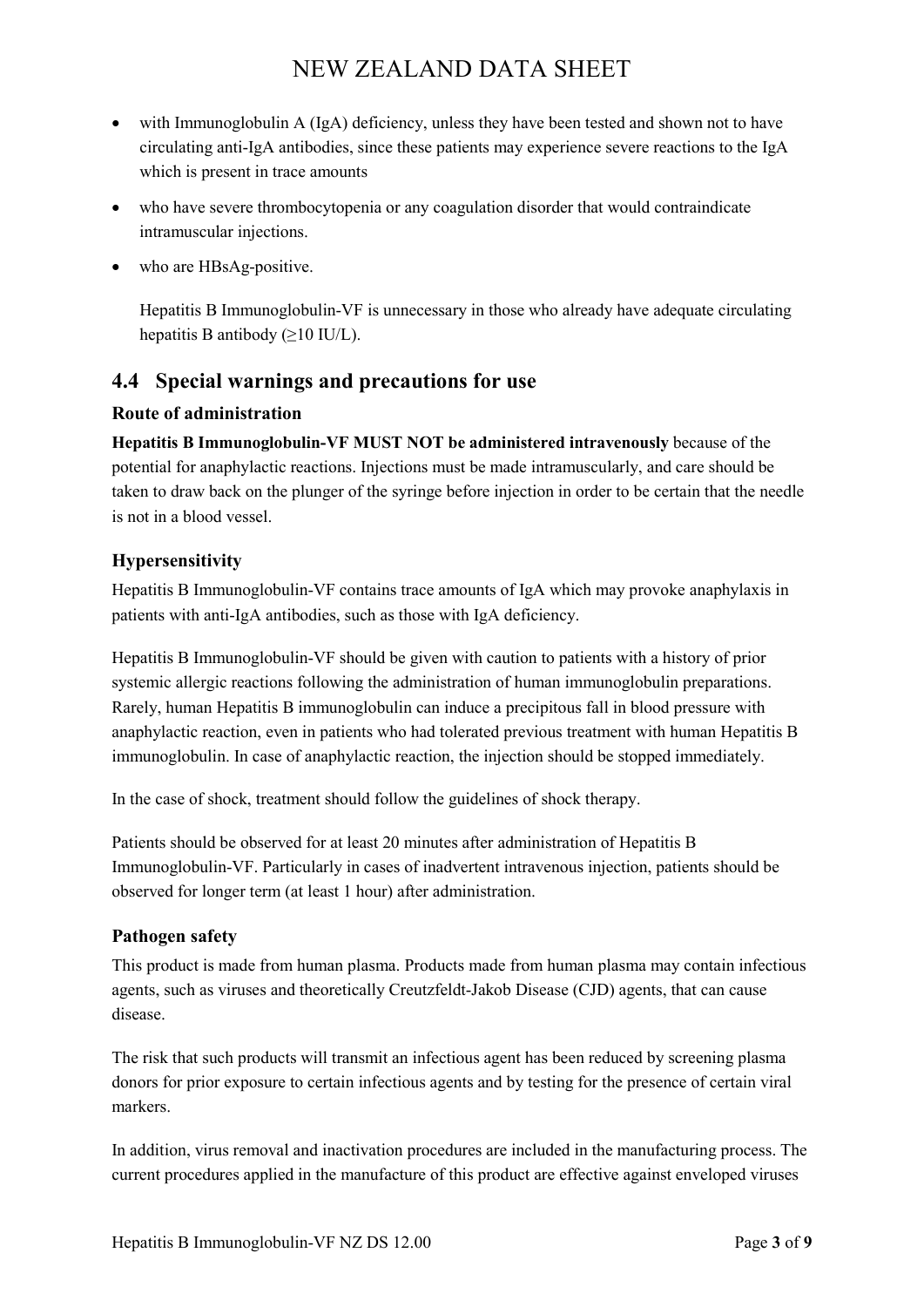such as human immunodeficiency virus (HIV), hepatitis B virus (HBV) and hepatitis C virus (HCV), and the non-enveloped viruses, such as hepatitis A virus (HAV) and human parvovirus B19.

There is no evidence to date that parvovirus B19 can be transmitted by Hepatitis B Immunoglobulin-VF and the nanofiltration step of the manufacturing process has been shown to remove such viruses (or viruses of similar size). The product is known to contain antibodies to the virus.

Immunoglobulins for intramuscular injection, prepared by this process from plasma screened by current methods, have not been implicated in the transmission of viral infectious diseases including HIV. Studies using plasma spiked with HIV have shown that the Cohn cold-ethanol fractionation process produces a very large reduction in virus titre with undetectable levels in the immunoglobulin fraction. Epidemiological studies have not recognised any cluster of AIDS patients or HIV seroconversion in immunoglobulin recipients.

Despite these measures, such products may still potentially transmit disease. There is also the possibility that other known or unknown infectious agents may be present in such products. Vaccination for patients in receipt of medicinal products from human plasma should be considered where appropriate.

It is strongly recommended that every time Hepatitis B Immunoglobulin-VF is administered to a patient, the name and batch number of the product are recorded in order to maintain a link between the patient and the batch of the product.

## **Genotoxicity and carcinogenicity**

No genotoxicity or carcinogenicity studies have been conducted with Hepatitis B Immunoglobulin-VF. There have been no reports of such effects associated with the use of CSL Behring's plasma-derived products.

### **Effects on laboratory tests**

After injection of immunoglobulin, the transitory rise of the various passively transferred antibodies in the patient's blood may result in misleading positive results in serological testing. Passive transmission of antibodies to erythrocyte antigens (e.g., anti-A, anti-B, anti-D) may interfere with some serological tests for red cell allo-antibodies (e.g. Coombs' test).

# **4.5 Interaction with other medicines and other forms of interaction**

Hepatitis B Immunoglobulin-VF should not be mixed with other pharmaceutical products, except as indicated (see section 4.2).

## **Hepatitis B vaccine**

If hepatitis B vaccine is administered at the same time as Hepatitis B Immunoglobulin-VF it should be given in a different limb/site.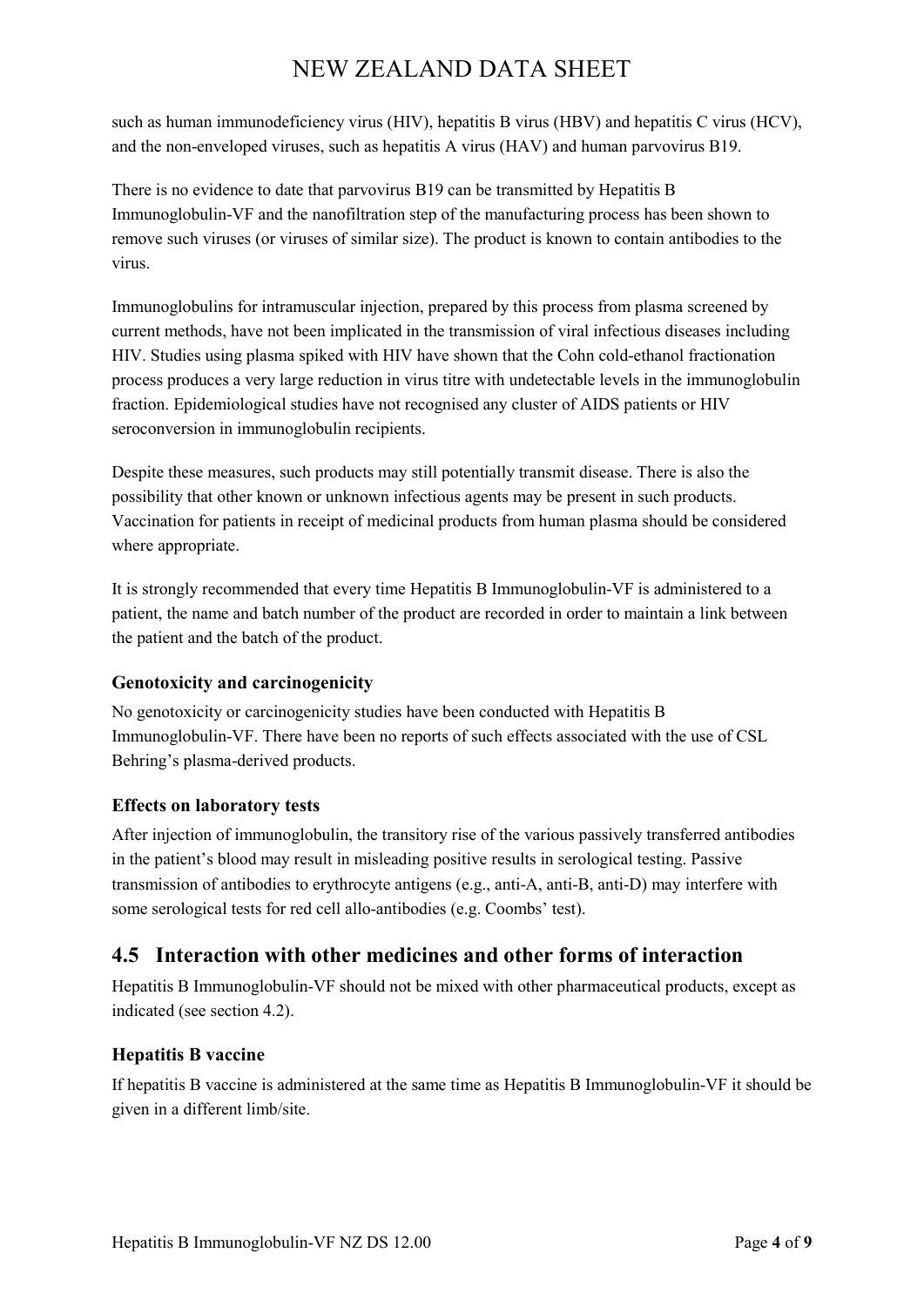#### **Vaccinations with live attenuated virus vaccines**

Passively acquired antibody can interfere with the response to live, attenuated virus vaccines. Therefore, administration of such vaccines, e.g. poliomyelitis or measles, should be deferred until approximately three months after passive immunisation. In the case of measles, the decrease in efficacy may persist for up to one year. Therefore, patients receiving measles vaccine should have their antibody status checked. If Hepatitis B Immunoglobulin-VF is administered within two weeks of vaccination with a live attenuated virus vaccine, the efficacy of the vaccine may be compromised. Consideration should be given to re-vaccination approximately three months after Hepatitis B Immunoglobulin-VF was given.

## **4.6 Fertility, pregnancy and lactation**

### **Pregnancy**

The safety of this medicinal product for use in human pregnancy has not been established in controlled clinical trials. Hepatitis B Immunoglobulin-VF should therefore only be given with caution to pregnant women.

### **Breast-feeding**

The safety of this medicinal product for use during lactation has not been established in controlled clinical trials. Hepatitis B Immunoglobulin-VF should therefore only be given with caution to breastfeeding mothers. Immunoglobulins are excreted in breast milk, however, it is not known whether this applies to passively administered Hepatitis B Immunoglobulin-VF.

#### **Fertility**

No reproductive toxicity studies have been conducted with Hepatitis B Immunoglobulin-VF. There have been no reports of such effects associated with the use of CSL Behring's plasma-derived products.

## **4.7 Effects on ability to drive and use machines**

No effects on ability to drive and use machines have been observed.

## **4.8 Undesirable effects**

#### **Summary of the safety profile**

Local tenderness, erythema and stiffness may occur at the site of injection and may persist for several hours. This may occur after any intramuscular injection.

Mild pyrexia, malaise, drowsiness and urticaria have been reported occasionally after injections of immunoglobulins. True allergic responses are rare. Skin lesions, headache, dizziness, nausea, generalised hypersensitivity reactions and convulsions have been reported on rare occasions.

#### **Clinical studies**

In the clinical trial with Hepatitis B Immunoglobulin, the following general and local reactions were recorded in the 58 healthy subjects (total number of events, up to and including 7 days post injection; pasteurised/unpasteurised product): malaise (20/22 events), drowsiness (13/17 events), induration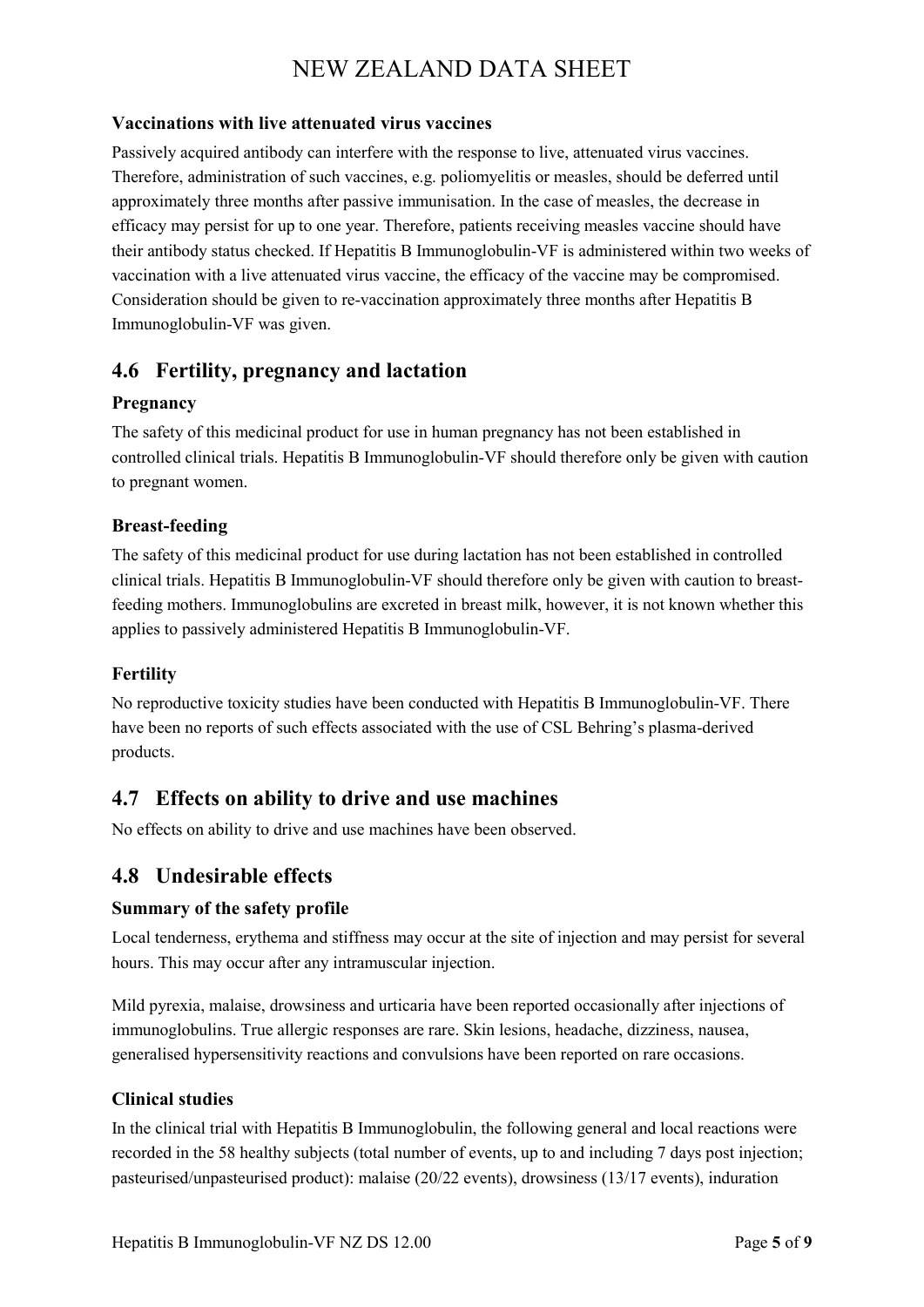(10/4 events), sensation of fever (4/4 events), chills (3/3 events), sweating (3/1 events) and warmth/heat when touched (0/4 events). There was an overall higher reporting of local tolerance adverse events at the injection site for the unpasteurised product, such as pain (32/52 events), bruising (10/22 events), redness (2/8 events) and irritation (2/4 events).

#### **Paediatric population**

The use of this product in the paediatric population has not been established in appropriate studies. To date, this population is not over-represented in spontaneous reports of adverse events associated with the use of CSL Behring's intramuscular immunoglobulin products.

### **Elderly population**

The use of this product in the elderly population has not been established in appropriate studies. To date, this population is not over-represented in spontaneous reports of adverse events associated with the use of CSL Behring's intramuscular immunoglobulin products.

### **Reporting of suspected adverse reactions**

Reporting suspected adverse reactions after authorisation of the medicine is important. It allows continued monitoring of the benefit/risk balance of the medicine. Healthcare professionals are asked to report any suspected adverse reactions https://nzphvc.otago.ac.nz/reporting/

# **4.9 Overdose**

The consequences of overdosage are not known.

For advice on the management of overdose please contact the National Poisons Centre on 0800 POISON (0800 764766).

# **5 PHARMACOLOGICAL PROPERTIES**

## **5.1 Pharmacodynamic properties**

Pharmacotherapeutic group: immune sera and immunoglobulins, human hepatitis B immunoglobulin.

#### ATC code: J06BB04

Hepatitis B Immunoglobulin-VF is prepared from human plasma. Donations are selected on the basis that they contain high levels of antibody to HBsAg. The manufacturing process for Hepatitis B Immunoglobulin-VF contains specific steps to reduce the possibility of viral transmission including pasteurisation for viral inactivation and nanofiltration for virus removal.

#### **Mechanism of action**

Hepatitis B Immunoglobulin-VF contains specific neutralising antibodies (mainly IgG) against HBsAg.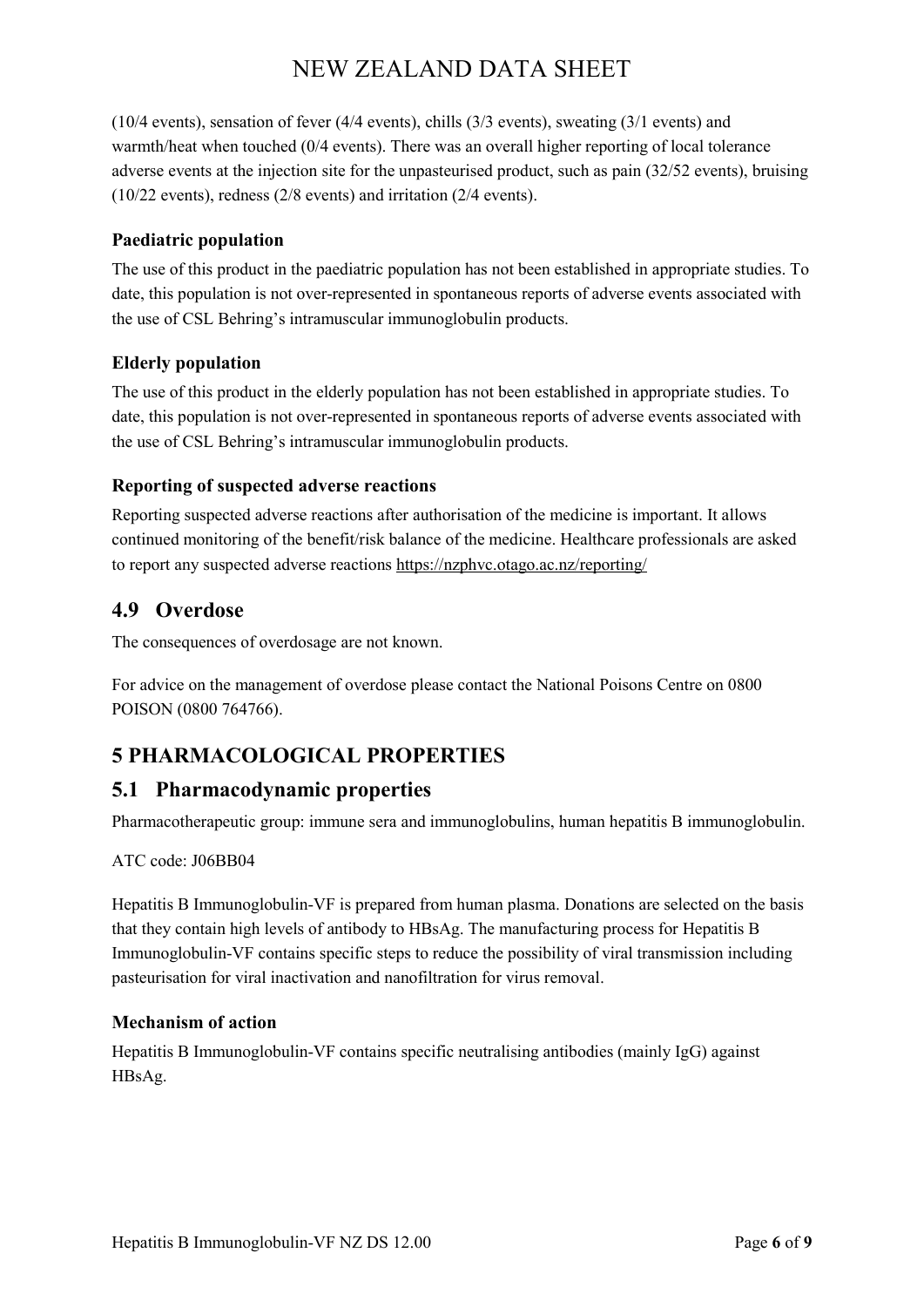### **Clinical efficacy and safety**

A comparative clinical trial was conducted to investigate the effect of pasteurisation on the *in vivo* behaviour of intramuscular immunoglobulins using Hepatitis B Immunoglobulin (pasteurised and unpasteurised) as the representative of this group of products.

Fifty-eight (58) healthy subjects (28 males and 30 females) each received an intramuscular injection of pasteurised (viral inactivated) or unpasteurised Hepatitis B Immunoglobulin. No significant clinical differences were observed.

Twenty-eight (28) subjects received the viral inactivated product. Maximal serum concentration of IgG was reached after 8.0±5.5 days (mean±s.d.), and the estimated half-life of IgG was 27.2±6.6 days (mean±s.d.). The IgG levels remained at protective levels for at least 6 weeks. These values are consistent with ranges observed with other intramuscular immunoglobulin products.

A clinical trial with Hepatitis B Immunoglobulin-VF has not been conducted.

# **5.2 Pharmacokinetic properties**

### **Absorption and Distribution**

Hepatitis B Immunoglobulin-VF for intramuscular administration is bioavailable in the recipient's circulation after 2 to 3 days. Human hepatitis B immunoglobulin has a half-life of about 3 to 4 weeks. This half-life may vary from patient to patient.

### **Elimination**

IgG and IgG-complexes are broken down in cells of the reticuloendothelial system.

# **5.3 Preclinical safety data**

Animal reproduction studies have not been conducted with Hepatitis B Immunoglobulin-VF.

Hepatitis B Immunoglobulin-VF with hepatitis B IgG as the active ingredient is derived from human plasma and acts like an endogenous constituent of plasma. Preclinical studies with repeated dose applications (chronic toxicity, carcinogenicity and mutagenicity) cannot be reasonably performed in conventional animal models due to the development of antibodies following the application of heterologous human proteins.

# **6 PHARMACEUTICAL PARTICULARS**

# **6.1 List of excipients**

Glycine Water for injections

# **6.2 Incompatibilities**

This medicine must not be mixed with other medicines, diluents, or solvents except those mentioned in section 4.2.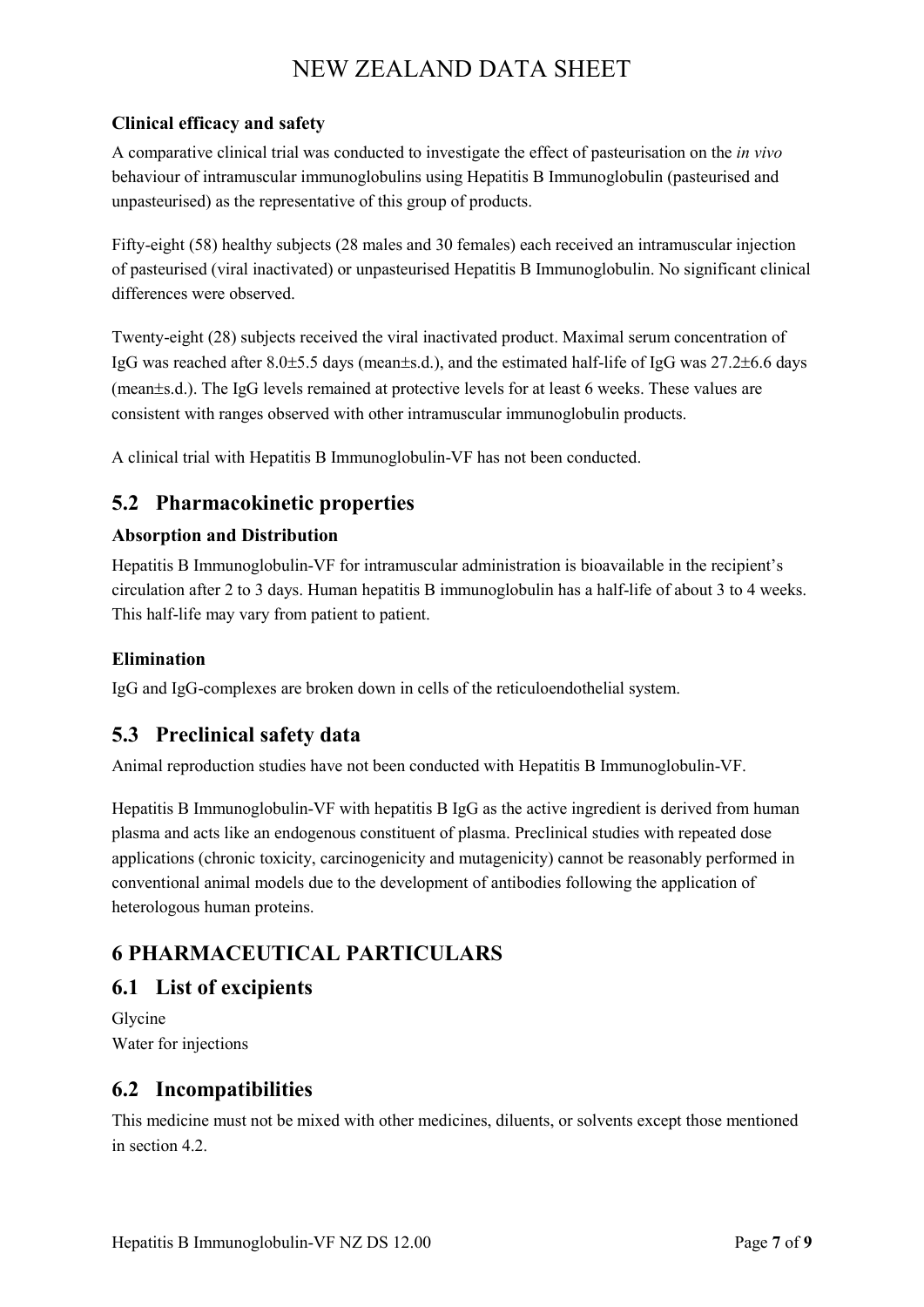## **6.3 Shelf life**

3 years

### **Shelf life after first opening:**

The product does not contain an antimicrobial preservative. It must, therefore, be used immediately after opening the vial.

### **6.4 Special precautions for storage**

Store at 2°C to 8°C (Refrigerate. Do not freeze).

Protect from light.

For storage conditions of the medicine after first opening, see section 6.3.

### **6.5 Nature and contents of container**

Solution in a single glass vial, with a rubber stopper, an aluminium seal and a plastic flip-top cap.

#### **Pack sizes**

1 vial with 100 IU hepatitis B antibody

1 vial with 400 IU hepatitis B antibody

The actual volume in the vial is stated on the label.

Hepatitis B Immunoglobulin-VF is packaged in latex free materials.

## **6.6 Special precautions for disposal and other handling**

Hepatitis B Immunoglobulin-VF is a sterile, ready-to-use solution.

If the product appears to be turbid by transmitted light or contains any sediment it must not be used.

Any unused solution must be discarded appropriately.

## **7 MEDICINE SCHEDULE**

Prescription Medicine

## **8 SPONSOR**

CSL Behring (NZ) Ltd PO Box 62590 Greenlane Auckland 1546 New Zealand

For Medical/Technical Enquiries: TOLL FREE: 0800 640 677